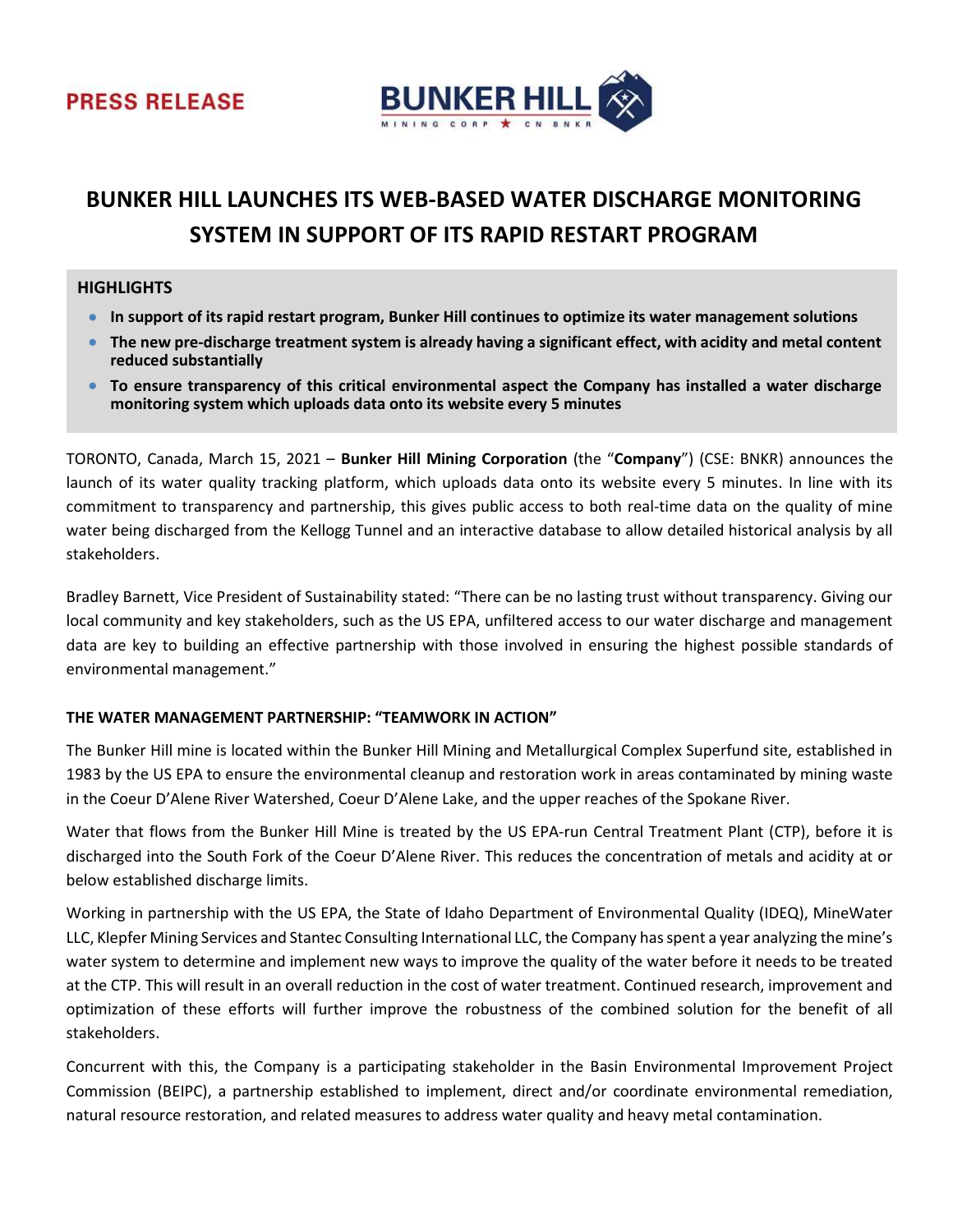To further ensure its efforts have the optimal impact, the Company is now a public participant in the National Academy of Sciences study into "The Future of Water Quality in the Coeur d'Alene Lake". This is alongside the US EPA, IDEQ, Kootenai County, and the Coeur D'Alene Tribe.

# REAL TIME WATER QUALITY TRACKING PLATFORM

The Water Quality Tracking Platform is found within the ESG section of the website. It consists of two parts:

- A data logger that uploads and reports six water quality metrics in real-time from the Kellogg Tunnel
- An interactive database that uses monthly water quality testing results from a wide range of locations in and around Bunker Hill Mine

The Company's In-Situ data logger is stationed at the Kellogg Tunnel, which is the mine's single point of discharge. It measures and reports pH, water flow rate, conductivity, turbidity, dissolved solids and temperature of the mine's effluent. The results are uploaded every five minutes to the company's website. To assist with analysis, this facility also allows users to export data over a time period they choose if they wish to conduct any independent analysis. As an example, the pH for March 2021 is 5.72 vs 3.17 in Feb 2020. The dashboard is shown below:



The interactive database allows users to customize analysis of much more detailed water quality testing. Bunker Hill collects water samples from 30+ locations on a monthly basis. The samples are sent to nearby Silver Valley Analytical laboratory for wide spectrum testing. The system produces time series trends of key metrics such as concentrations of dissolved zinc, lead and cadmium, pH, water flow and metal loads for zinc, lead and cadmium. These analyses were selected for the launch of the system because they are the main "contaminants of concern" in the Silver Valley's water system. Each section also allows user to study average values for the full range of analytes begin tested. The user is allowed to adjust the time period over which values are calculated along with the different locations the user wishes to study. Plans exist for additional analyses to be added to the database as additional data is collected and meaningful trends and relationships are identified.

The system currently allows users to analyze the Bunker Water system using plan view maps of its most significant zones as focal points. The 5 level of the mine was selected as a focal point because a significant amount of the acid production in the mine occurs in and around the east side of the mine on that level. The database allows stakeholders to track environmental performance on a location-by-location basis in this important area. The 9 level is important because it is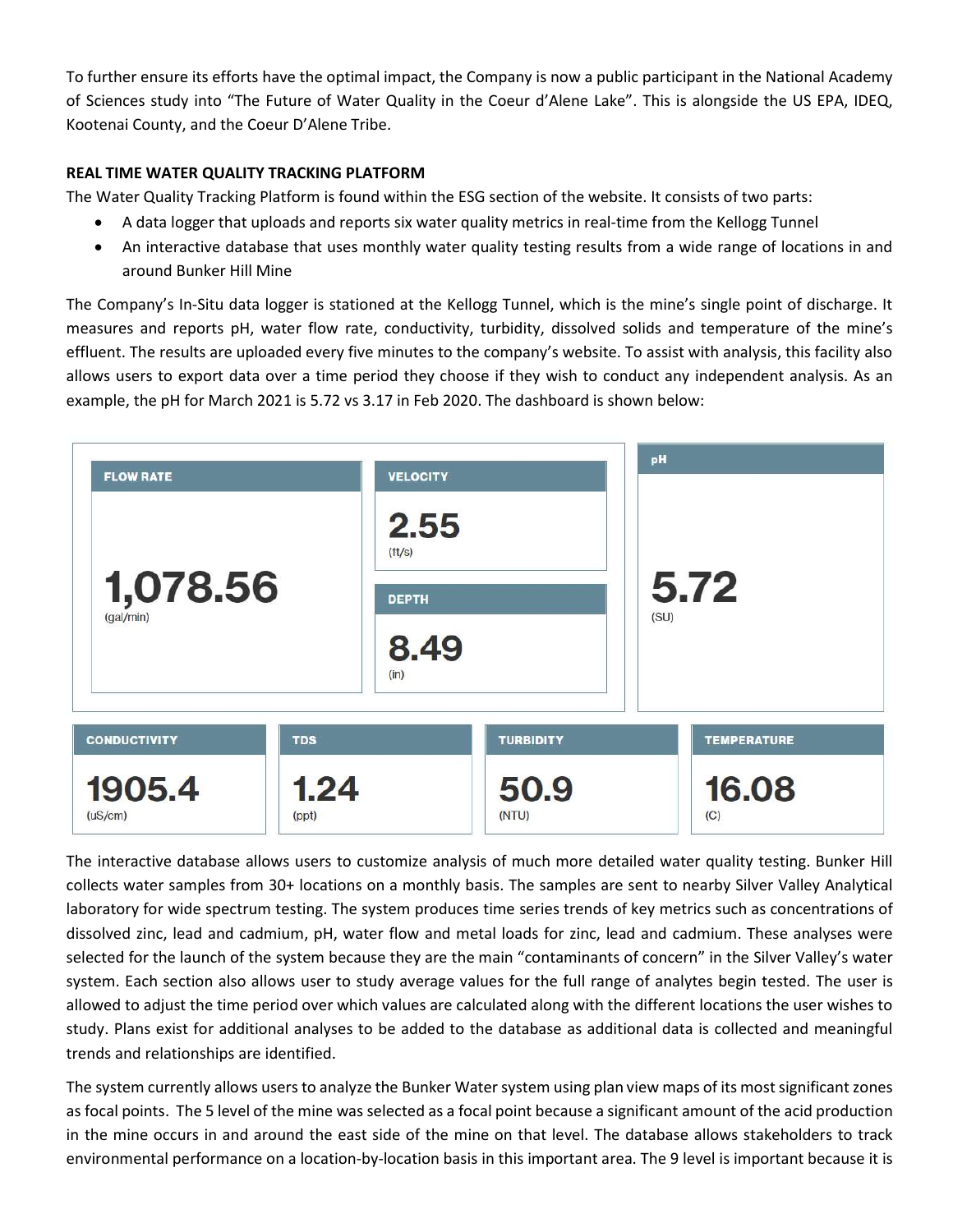the point confluence for the many different water sources within in the mine that contribute to the mine's effluent being discharged from the Kellogg Tunnel on this level. The system allows users to understand the spatial relationships between relatively poor-quality water sources and relatively good quality water sources and it also helps users to compare these different locations against each other.



The Company's monthly data collection started in September 2020. The system also incorporates limited data that was collected by the US EPA in 1998-9 in accordance with their own environmental study protocols. While Bunker Hill has developed its own Quality Assurance Project Plan to ensure data integrity, the protocols and procedures used by Bunker Hill's water management team may differ from those used by the US EPA its contractors. Both data sets are included to give users a sense of where, in what ways and how much the water system has changed over the past twenty years. Bunker Hill has included many of the US EPA's monitoring locations for this purpose.

With user feedback, additional features will be added to both of the existing features of the platform. In addition to water quality monitoring and reporting, Bunker Hill plans to develop a range of environmental performance tracking systems in the near future as a component of its plans to restart Bunker Hill Mine.

The U.S. Geological Survey (USGS) has conducted surface water stream gaging and water-quality monitoring in the Coeur d'Alene watershed since 1990 and as part of EPA's Basin Environmental Monitoring Program since 2004. The most recent USGS analysis of long-term water-quality and streamflow data, and the impact of EPA remedial actions on metals in surface water, was released in 2020: https://pubs.er.usgs.gov/publication/sir20205096.